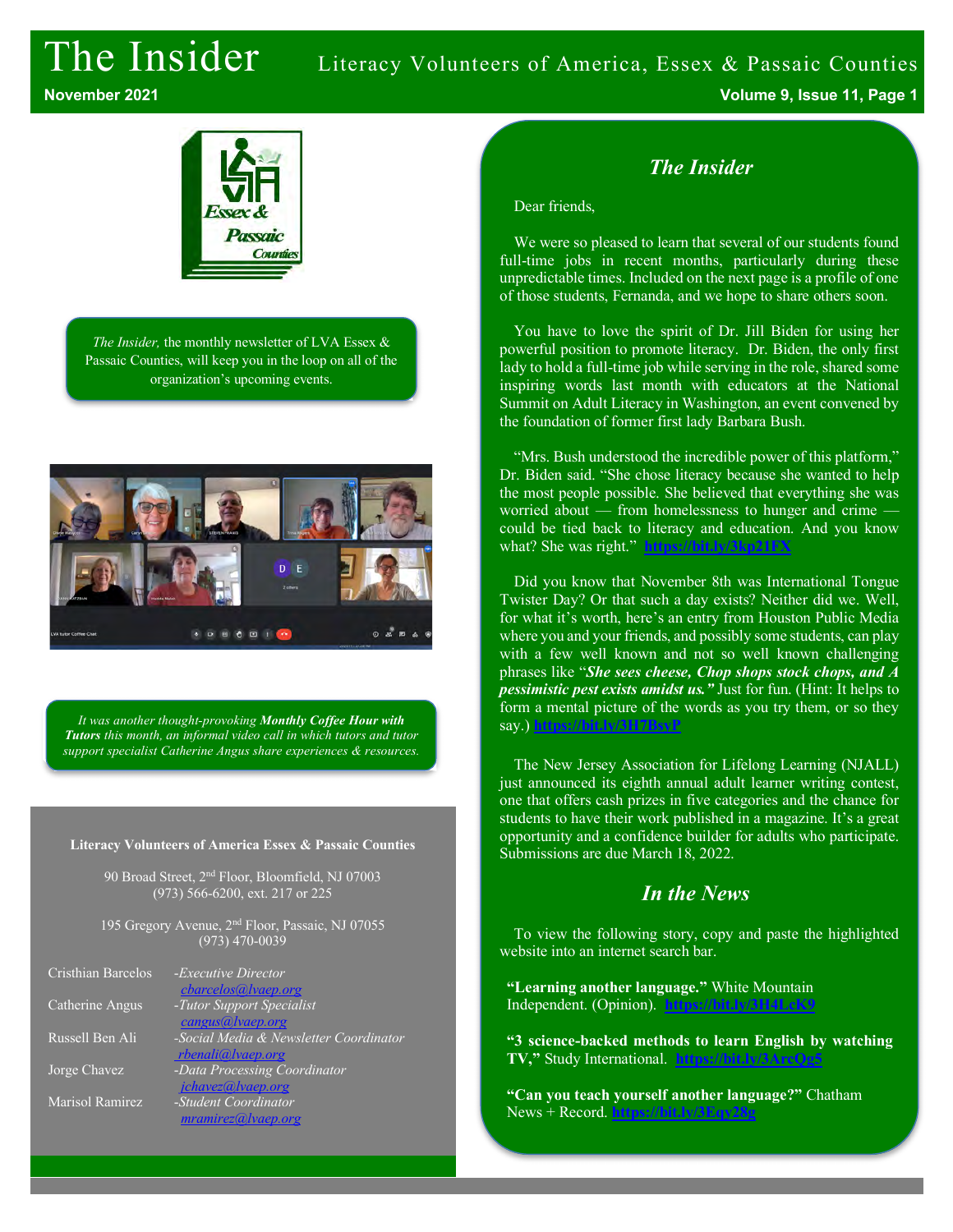

*Fernanda, a student from Ecuador, recently found a fulltime job as an assistant teacher in a local daycare center, a job that depends on her bilingual abilities.*

### **Tutor Training Workshops**

**Online Training,** by Barbara Hathaway Platform: Zoom Tuesdays, 6 - 8 pm January 11, 18, 25, February 1, & 8, 2022

### **Tutor Support Workshops**

"**Easy Guide for Working with Small Group**," with Barbara Hathaway Platform: Zoom Tuesday, November 16, 2021 11:00 am – 12:30 pm

**"How Understanding Personality Can Improve Your Tutoring,"** with Stephanie Mazzeo-Caputo Platform: Google Meet Tuesday, December 14, 2021 11:00 am - 12:30 pm

### **Monthly Coffee Hour with Tutors**

with Catherine Angus Tuesday, December 7, 2021 1 pm **http://www.lvaep.org/workshops.html**

### *Getting to Know Us*

#### **Fernanda, LVA student**

Those early days, when Fernanda arrived in the states from South America, were among the hardest, even when held against the severity of the pandemic.

You see, there wasn't much opportunity to learn English in Chimborazo, the province in the central Ecuadorian Andes where Fernanda was raised with six siblings. So, she struggled.

"The first year was very, very difficult," Fernanda explained. "When I went to the doctor with the children, I didn't understand the doctor. Wherever I went, I didn't understand many people."

But that didn't last.

Not long after her 2012 arrival, she enrolled in an English class at a Kearny church, then another at a Kearny library, then one at LVA. Progress, naturally, followed.

"It's easier to speak with other people now," she noted. "I make calls, I make appointments, I am learning."

Tutor Olga Roberts described Fernanda as a good student who contributed to her online group class, despite a sometimes interfering work schedule. "She has improved," Olga noted.

Fernanda first worked a grueling overnight shift at a McDonald's restaurant, then, at her own home, babysat children for working parents. Last month, she was hired as a full-time assistant teacher at a daycare center and after-school program, a job that requires her to speak English and Spanish.

When she's not working or studying, Fernanda enjoys spending time with her daughter, age 17, and two sons, ages 15 and 3. Along the way, she found the time to earn a state driver's license.

She's also a cardio fitness and nutrition enthusiast who works out three or four times per week. She has her sights set on gaining a certificate as a personal trainer, as soon as the program she's investigating begins live classes again. "That's the next step," she laughed.

#### *Literacy opens a wide door to life. Help us keep that door open with your donation!*

*Thanks in large part to you, we are able to aid hundreds of students each year. Please continue your efforts to improve the lives of others by giving the gift of literacy. You can contribute by mailing us a check or through our website @:* **http://www.lvaep.org/donate.html**

*or by mailing us a check.*